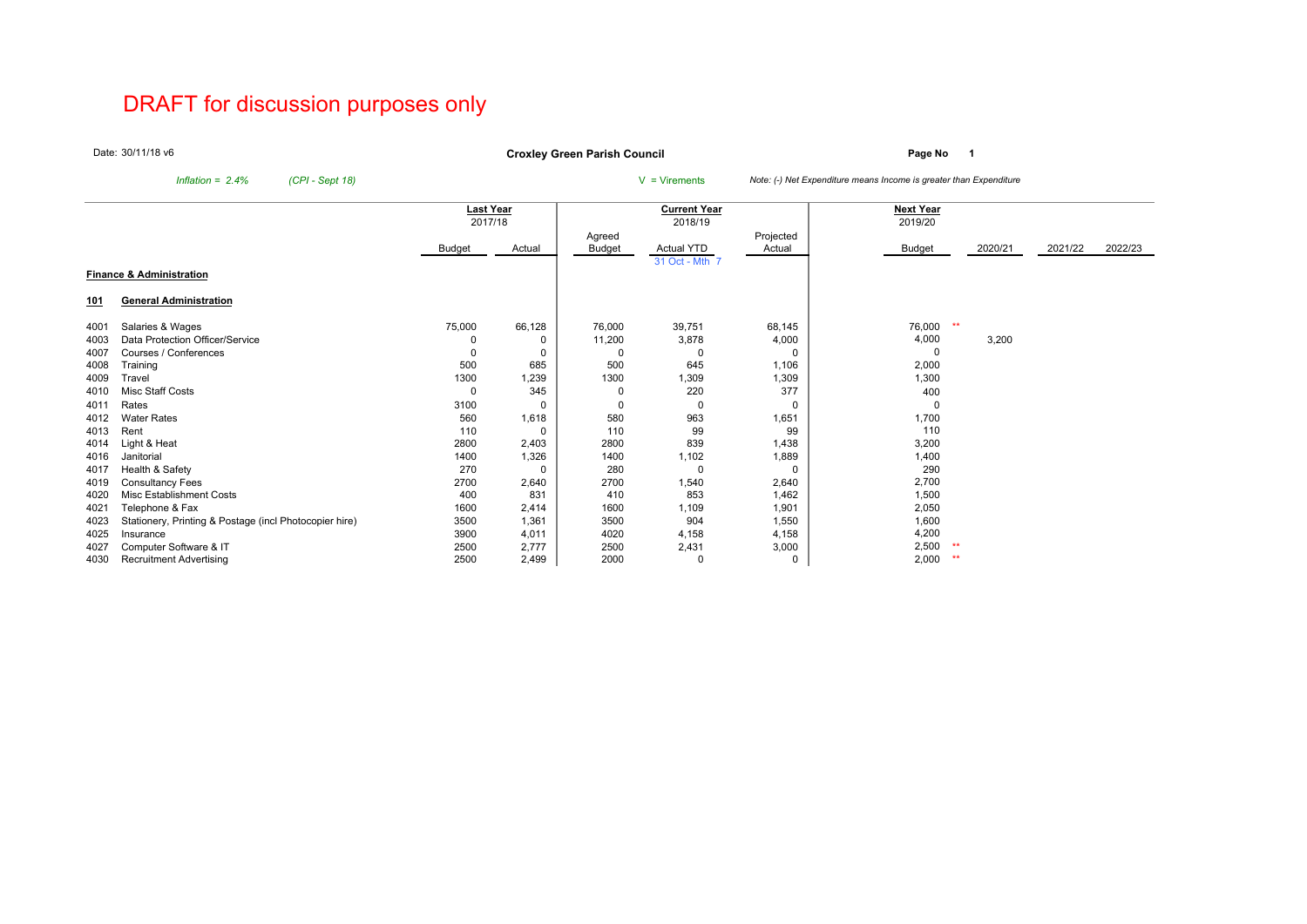**Page No <sup>2</sup> Croxley Green Parish Council**

|              |                                                    | <b>Last Year</b><br>2017/18 |                      |                         | <b>Current Year</b><br>2018/19 |                      | <b>Next Year</b><br>2019/20 |             |             |              |
|--------------|----------------------------------------------------|-----------------------------|----------------------|-------------------------|--------------------------------|----------------------|-----------------------------|-------------|-------------|--------------|
|              |                                                    | <b>Budget</b>               | Actual               | Agreed<br><b>Budget</b> | Actual YTD                     | Projected<br>Actual  | <b>Budget</b>               | 2020/21     | 2021/22     | 2022/23      |
|              |                                                    |                             |                      |                         | 31 Oct - Mth 7                 |                      |                             |             |             |              |
| 4036         | <b>Property Maintenance</b><br>Grounds Maintenance | 400<br>$\mathbf 0$          | 1,582<br>$\mathbf 0$ | 750<br>50               | 1,120<br>$\mathbf 0$           | 1,920<br>$\mathbf 0$ | 2,000                       |             |             |              |
| 4037<br>4038 | Maintenance Contracts                              | $\Omega$                    | $\mathbf 0$          | 0                       | $\pmb{0}$                      | 0                    | 50<br>$\mathbf 0$           |             |             |              |
| 4042         | <b>Equipment Maintenance</b>                       | $\Omega$                    | $\mathbf 0$          | $\mathbf 0$             | $\pmb{0}$                      | 0                    | 0                           |             |             |              |
| 4046         | <b>Equipment Purchased</b>                         | $\mathbf 0$                 | 535                  | $\mathbf 0$             | $\mathbf 0$                    | $\mathbf 0$          | 0                           |             |             |              |
| 4151         | <b>Bank Charges</b>                                | 350                         | 592                  | $\mathbf 0$             | 649                            | 1,113                | 1,100                       |             |             |              |
| 4155         | Legal Fees                                         | $\mathsf 0$                 | 556                  | 5,000                   | $\mathbf 0$                    | $\mathbf 0$          | 5,000                       |             |             |              |
| 4156         | Audit Fees - External                              | 1,000                       | 600                  | 1,000                   | $\mathbf 0$                    | 1,000                | 1,000                       |             |             |              |
| 4157         | Audit Fees - Internal                              | 910                         | 756                  | 940                     | 430                            | 940                  | 930                         |             |             |              |
| 4158         | <b>Accountancy Fees</b>                            | 880                         | 841                  | 910                     | $\mathsf 0$                    | 910                  | 900                         |             |             |              |
|              |                                                    | $\mathbf 0$                 |                      |                         |                                |                      |                             |             |             |              |
|              |                                                    |                             |                      |                         |                                |                      |                             |             |             |              |
|              | Balancing figure (Council's Charity Expenditure)   | $\mathbf 0$                 | $\mathbf 0$          | $-3,000$                | $\mathbf 0$                    | 0                    |                             |             |             |              |
|              | Tfr from Reserves re Salaries                      | $-7,000$                    | $\mathsf 0$          | $-7,000$                | $\Omega$                       | $\mathsf 0$          | $-7,000$ **                 |             |             |              |
|              | Tfr from Reserves re Advertising for new Clerk     |                             |                      | 0                       | $\mathbf 0$                    | $\mathbf 0$          | $-2,000$                    |             |             |              |
|              | Tfr from Reserves (ex Data Protection 2018)        | 0                           | 0                    | $\mathbf 0$             | $\mathbf 0$                    | $\mathbf 0$          | $-4,000$                    | $-3,200$    |             |              |
|              | Tfr from Reserves (if required)                    |                             |                      |                         |                                |                      | $-5,000$                    |             |             |              |
|              | Tfr from Reserves (Legal Fees)                     |                             |                      |                         |                                |                      |                             |             |             |              |
|              | <b>OverHead Expenditure</b>                        | 98,680                      | 95,739               | 109,550                 | 62,000                         | 100,607              | 99,930                      | $\mathbf 0$ | $\mathbf 0$ | $\mathbf{0}$ |
| 1001         | <b>Rent Recieved</b>                               | 10                          | 20                   | 10                      | $\mathsf 0$                    | 10                   |                             | 10          | 10          | 10           |
| 1076         | Precept                                            | 286,944                     | 286,944              | 302,160                 | 302,160                        | 302,160              | 306,053                     |             |             |              |
| 1080         | Miscellaneous Income (TRDC Grant)                  | 0                           | $\mathbf 0$          | 0                       | $\mathbf 0$                    | $\mathbf 0$          |                             | $\mathbf 0$ | $\mathbf 0$ | $\mathsf 0$  |
| 1090         | <b>Interest Received</b>                           | 6                           | 246                  | 60                      | 152                            | 261                  | 260                         |             |             |              |
|              | <b>Total Income</b>                                | 286,960                     | 287,210              | 302,230                 | 302,312                        | 302,431              | 306,313                     | 10          | 10          | 10           |
|              | 101<br><b>Net Expenditure</b>                      | $-188,280$                  | $-191,471$           | $-192,680$              | $-240,312$                     | $-201,823$           | $-206,383$                  | $-10$       | $-10$       | $-10$        |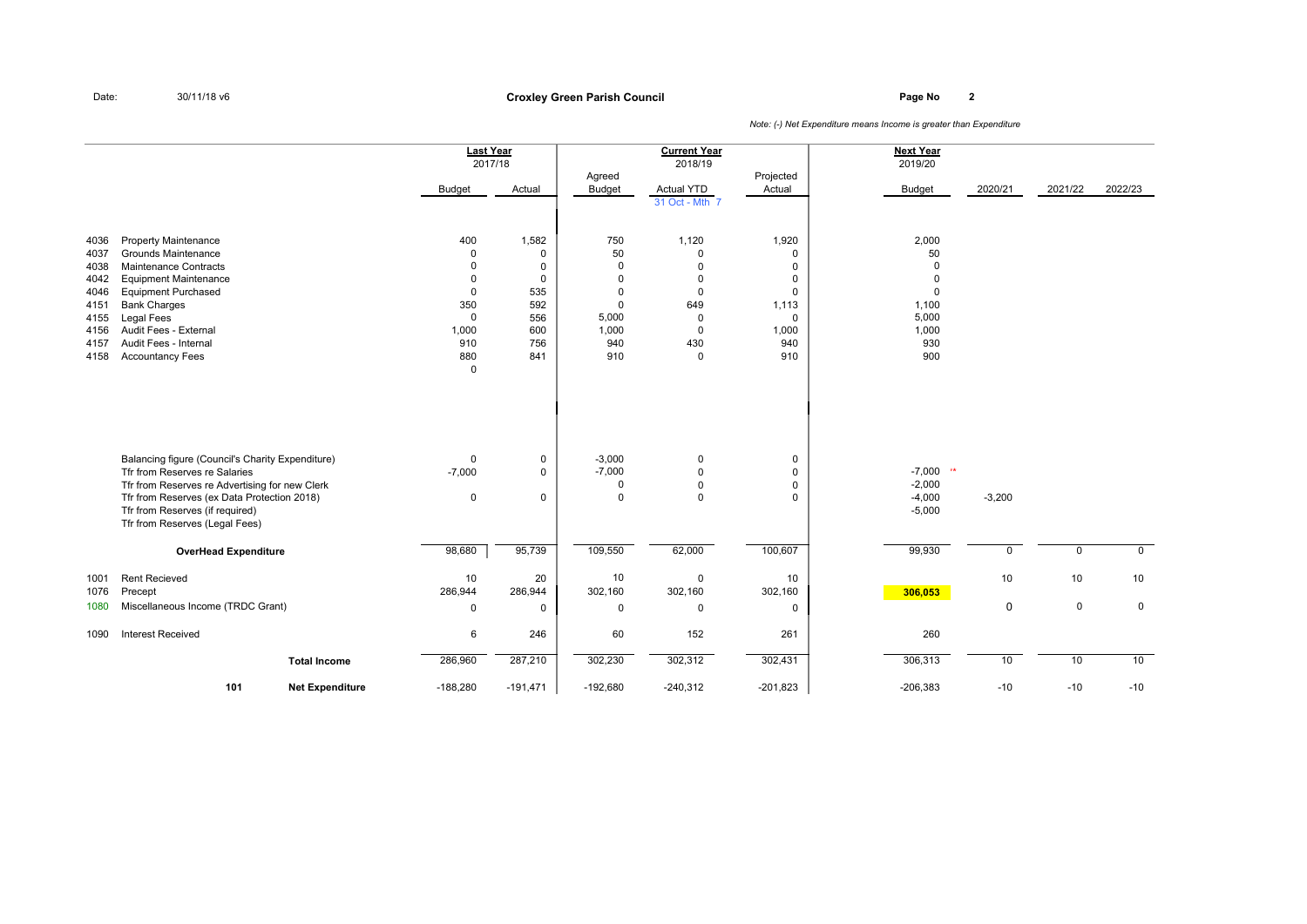**Page No <sup>3</sup> Croxley Green Parish Council**

|      |                                       |                        | <b>Last Year</b> |             |              | <b>Current Year</b> |             | <b>Next Year</b> |          |         |             |
|------|---------------------------------------|------------------------|------------------|-------------|--------------|---------------------|-------------|------------------|----------|---------|-------------|
|      |                                       |                        |                  | 2017/18     |              | 2018/19             |             | 2019/20          |          |         |             |
|      |                                       |                        |                  |             | Agreed       |                     | Projected   |                  |          |         |             |
|      |                                       |                        | Budget           | Actual      | Budget       | Actual YTD          | Actual      | Budget           | 2020/21  | 2021/22 | 2022/23     |
|      |                                       |                        |                  |             |              | 31 Oct - Mth 7      |             |                  |          |         |             |
| 102  | <b>Local Democracy</b>                |                        |                  |             |              |                     |             |                  |          |         |             |
|      |                                       |                        |                  |             |              |                     |             |                  |          |         |             |
| 4020 | Misc Establishment Costs              |                        | $\Omega$         |             | $\mathbf{0}$ | $\Omega$            | $\Omega$    | $\mathbf 0$      |          |         |             |
| 4024 | Subscriptions/Publications            |                        | 7500             | 7,426       | 7,800        | 7,460               | 7,210       | 7,700            |          |         |             |
| 4033 | Parish Pump Newsletter/Communications |                        | 2000             | 2,152       | 4,500        | $\Omega$            | 3,500       | 4,500            |          |         |             |
| 4201 | <b>Chairman's Discretion Budget</b>   |                        | 500              | 430         | 520          | 350                 | 450         | 510              |          |         |             |
| 4251 | <b>Election Expenses</b>              |                        | 5000             | 5,000       | 5,000        | $\Omega$            | 5,000       | 5,000            | 1,250    | 1,250   | 1,250       |
| 4300 | Events - Revels on the Green          |                        | 350              | 33          | 360          | 17                  | 17          | 360              |          |         |             |
|      | Campaign for new Cllrs for Election   |                        | $\Omega$         | 0           | $\Omega$     | $\Omega$            | 0           | 3,000            |          |         |             |
|      |                                       |                        |                  |             |              |                     |             |                  |          |         |             |
|      |                                       |                        |                  |             |              |                     |             |                  |          |         |             |
|      | <b>OverHead Expenditure</b>           |                        | 15,350           | 15,041      | 18,180       | 7,827               | 16,177      | 21,070           | 1,250    | 1,250   | 1,250       |
| 1031 | Map Income                            |                        | $\Omega$         | 0           | $\mathbf 0$  | $\mathbf{0}$        | $\mathbf 0$ | 0                |          |         |             |
| 1051 | Advertising Income                    |                        | 1,600            | $\mathbf 0$ | $\Omega$     | $\Omega$            | 0           | $\Omega$         |          |         |             |
|      |                                       |                        |                  |             |              |                     |             |                  |          |         |             |
|      |                                       | <b>Total Income</b>    | 1,600            | $\mathbf 0$ | $\Omega$     | $\Omega$            | $\Omega$    | $\mathbf 0$      | $\Omega$ | O       | $\mathbf 0$ |
|      |                                       |                        |                  |             |              |                     |             |                  |          |         |             |
|      | 102                                   | <b>Net Expenditure</b> | 13,750           | 15,041      | 18,180       | 7,827               | 16,177      | 21,070           | 1,250    | 1,250   | 1,250       |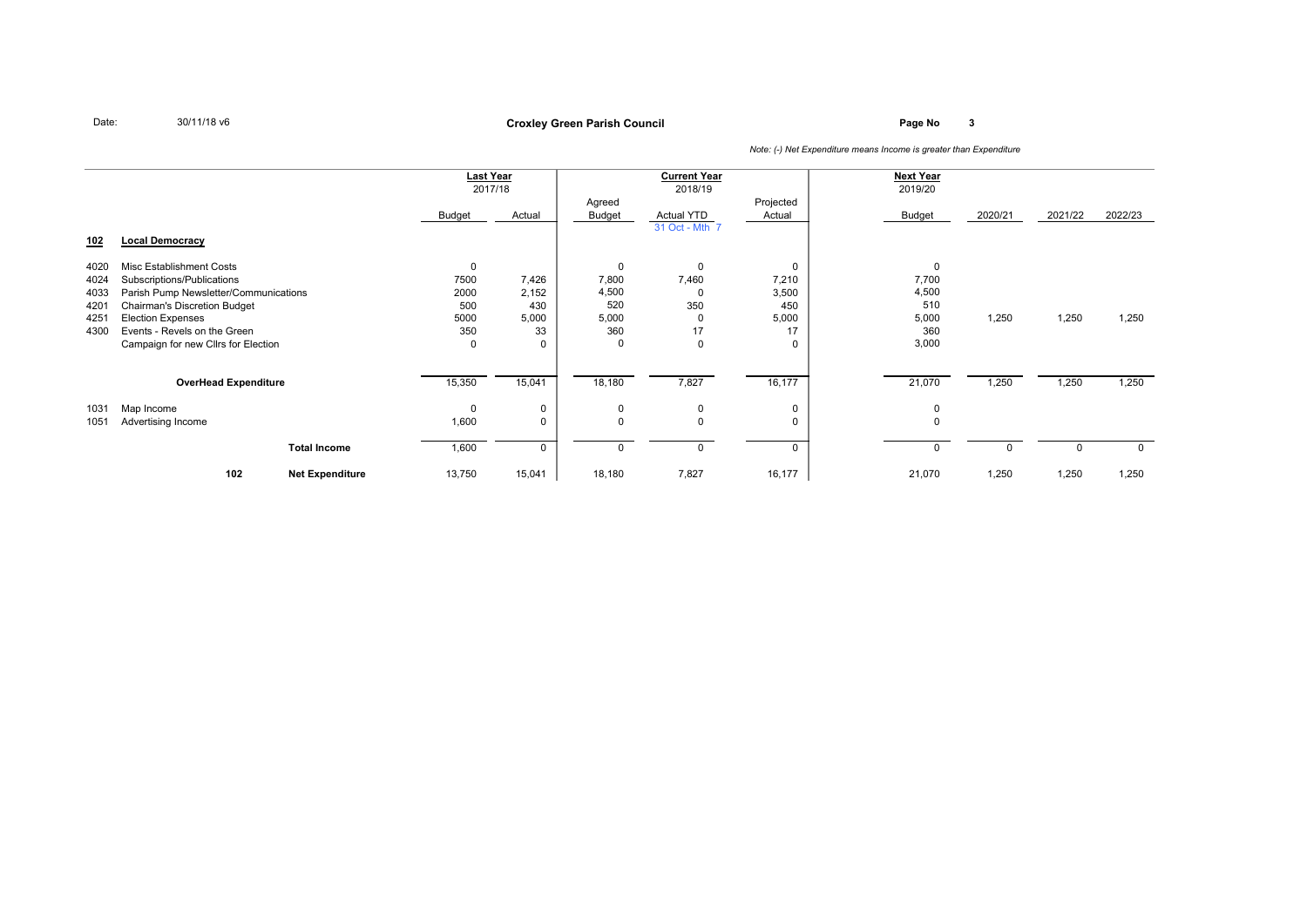**Page No <sup>4</sup> Croxley Green Parish Council**

|            |                                            | <b>Last Year</b> | 2017/18  |                         | <b>Current Year</b><br>2018/19 |                     | <b>Next Year</b><br>2019/20 |         |          |             |
|------------|--------------------------------------------|------------------|----------|-------------------------|--------------------------------|---------------------|-----------------------------|---------|----------|-------------|
|            |                                            | Budget           | Actual   | Agreed<br><b>Budget</b> | <b>Actual YTD</b>              | Projected<br>Actual | Budget                      | 2020/21 | 2021/22  | 2022/23     |
| <u>103</u> | Groundworks                                |                  |          |                         | 31 Oct - Mth 7                 |                     |                             |         |          |             |
| 4001       | Salaries & Wages                           | 60,300           | 51,397   | 58900                   | 33,641                         | 57,670              | 58,900                      | $**$    |          |             |
| 4006       | <b>Protective Clothing</b>                 | 500              | 965      | 400                     | 233                            | 399                 | 400                         |         |          |             |
| 4008       | Training                                   | 500              | 890      | 520                     | 1,660                          | 2,000               | 2,000                       |         |          |             |
| 4010       | <b>Misc Staff Costs</b>                    | 730              | 555      | 750                     | 290                            | 497                 | 750                         |         |          |             |
| 4012       | <b>Water Rates</b>                         | 700              | $\Omega$ | 720                     | 0                              | 0                   | 720                         |         |          |             |
| 4016       | Janitorial                                 | $\mathbf 0$      | 0        | $\mathbf 0$             | $\mathbf 0$                    | 0                   | $\mathbf 0$                 |         |          |             |
| 4017       | Health & Safety                            | 500              | 268      | 520                     | 27                             | 46                  | 510                         |         |          |             |
| 4018       | Refuse/Green Waste Disposal                | 0                | 166      |                         | 64                             | 110                 | 200                         |         |          |             |
| 4020       | Misc Establishment Costs                   | $\Omega$         | 0        |                         |                                | 12                  | $\mathbf 0$                 |         |          |             |
| 4036       | <b>Property Maintenance</b>                | 500              | 60       | 520                     | 150                            | 257                 | 510                         |         |          |             |
| 4037       | <b>Grounds Maintenance</b>                 | 1,500            | 160      | 1500                    | 2,384                          | 4,087               | 4,000                       |         |          |             |
| 4038       | Maintenance Contracts                      | 2,000            | 0        | 2000                    | $\mathbf 0$                    | 0                   | 2,000                       |         |          |             |
| 4041       | <b>Equipment Hire</b>                      | $\Omega$         | 162      | $\Omega$                | 441                            | 450                 | 450                         |         |          |             |
| 4042       | <b>Equipment Maintenance</b>               | 1,000            | 119      | 1500                    | 720                            | 1,234               | 1,500                       |         |          |             |
| 4046       | <b>Equipment Purchased</b>                 | 500              | 1,075    | 520                     | 809                            | 1,387               | 1,300                       |         |          |             |
| 4047       | Footpath Maintenance                       | $\Omega$         | $\Omega$ | $\Omega$                | 0                              | 0                   | $\mathbf 0$                 |         |          |             |
| 4051       | Vehicle License & Insurance                | 2,500            | 1,834    | 1900                    | 1,940                          | 1,940               | 1,950                       |         |          |             |
| 4055       | Fuel & Oil - LS08 WCP                      | 1,000            | 1,065    | 1000                    | 754                            | 1,293               | 1,300                       |         |          |             |
| 4060       | Fuel & Oil - Groundworks                   | 840              | 510      | 870                     | 279                            | 478                 | 860                         |         |          |             |
| 4070       | Maintenance - LS08 WCP                     | 560              | 634      | 580                     | 1,005                          | 1,000               | 1,000                       |         |          |             |
| 4071       | Maintenance - Tractor                      | 1,100            | 595      | 1100                    | 1,788                          | 1,800               | 250                         |         |          |             |
| 4072       | Maintenance - Ride on Mower                | 500              | 451      | 520                     | 2,025                          | 3,471               | 250                         |         |          |             |
|            | Tfr from Reserves ex equip. maint.         | $-500$           | 0        |                         |                                |                     |                             |         |          |             |
|            | Tfr from Reserves ex Maintenance contracts | $-2,000$         | $\Omega$ |                         |                                |                     |                             |         |          |             |
|            | <b>OverHead Expenditure</b>                | 72,730           | 60,906   | 73,820                  | 48,217                         | 78,132              | 78,850                      | 0       | $\Omega$ | $\mathbf 0$ |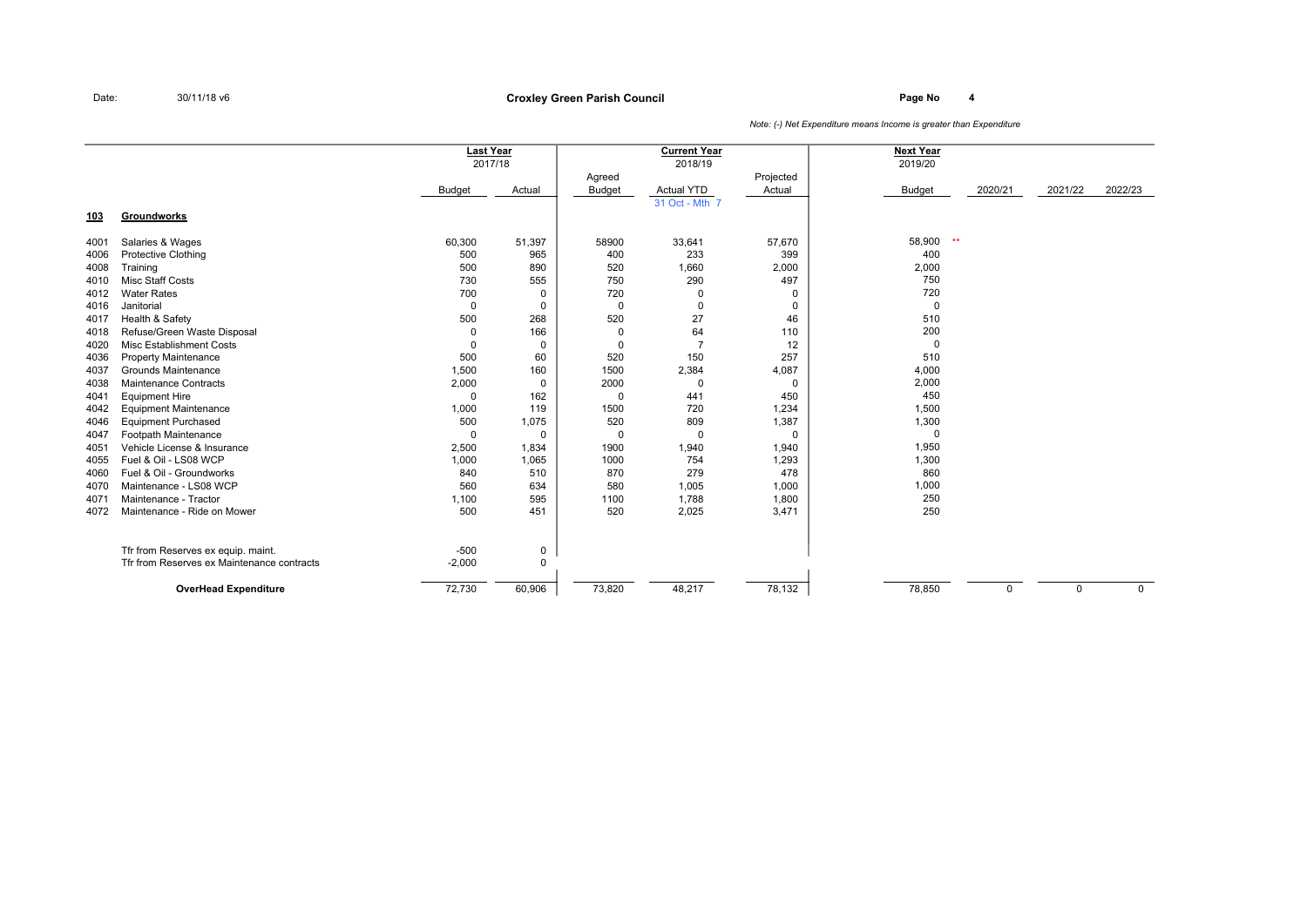**Page No <sup>5</sup> Croxley Green Parish Council**

|              |                                                   |                        | <b>Last Year</b><br>2017/18 |        |                  | <b>Current Year</b><br>2018/19 |                     | <b>Next Year</b><br>2019/20 |             |         |              |
|--------------|---------------------------------------------------|------------------------|-----------------------------|--------|------------------|--------------------------------|---------------------|-----------------------------|-------------|---------|--------------|
|              |                                                   |                        | Budget                      | Actual | Agreed<br>Budget | Actual YTD<br>31 Oct - Mth 7   | Projected<br>Actual | Budget                      | 2020/21     | 2021/22 | 2022/23      |
|              |                                                   |                        |                             |        |                  |                                |                     |                             |             |         |              |
| 1061         | Agency Income - HCC Mtce                          |                        | $\mathbf 0$                 | 0      | 0                | $\mathbf 0$                    | 0                   | 0                           |             |         |              |
| 1062<br>1080 | Agency Income - TRDC Mtce<br>Miscellaneous Income |                        | $\Omega$<br>$\Omega$        | 0<br>0 | 0<br>$\Omega$    | $\mathbf 0$<br>$\mathbf{0}$    | 0<br>0              | $\mathbf 0$                 |             |         |              |
|              |                                                   |                        |                             |        |                  |                                |                     |                             |             |         |              |
|              |                                                   | <b>Total Income</b>    |                             | 0      |                  | $\mathbf 0$                    | 0                   | $\Omega$                    | 0           | 0       | $\mathbf{0}$ |
|              | 103                                               | <b>Net Expenditure</b> | 72,730                      | 60,906 | 73,820           | 48,217                         | 78,132              | 78,850                      | $\mathbf 0$ | 0       | 0            |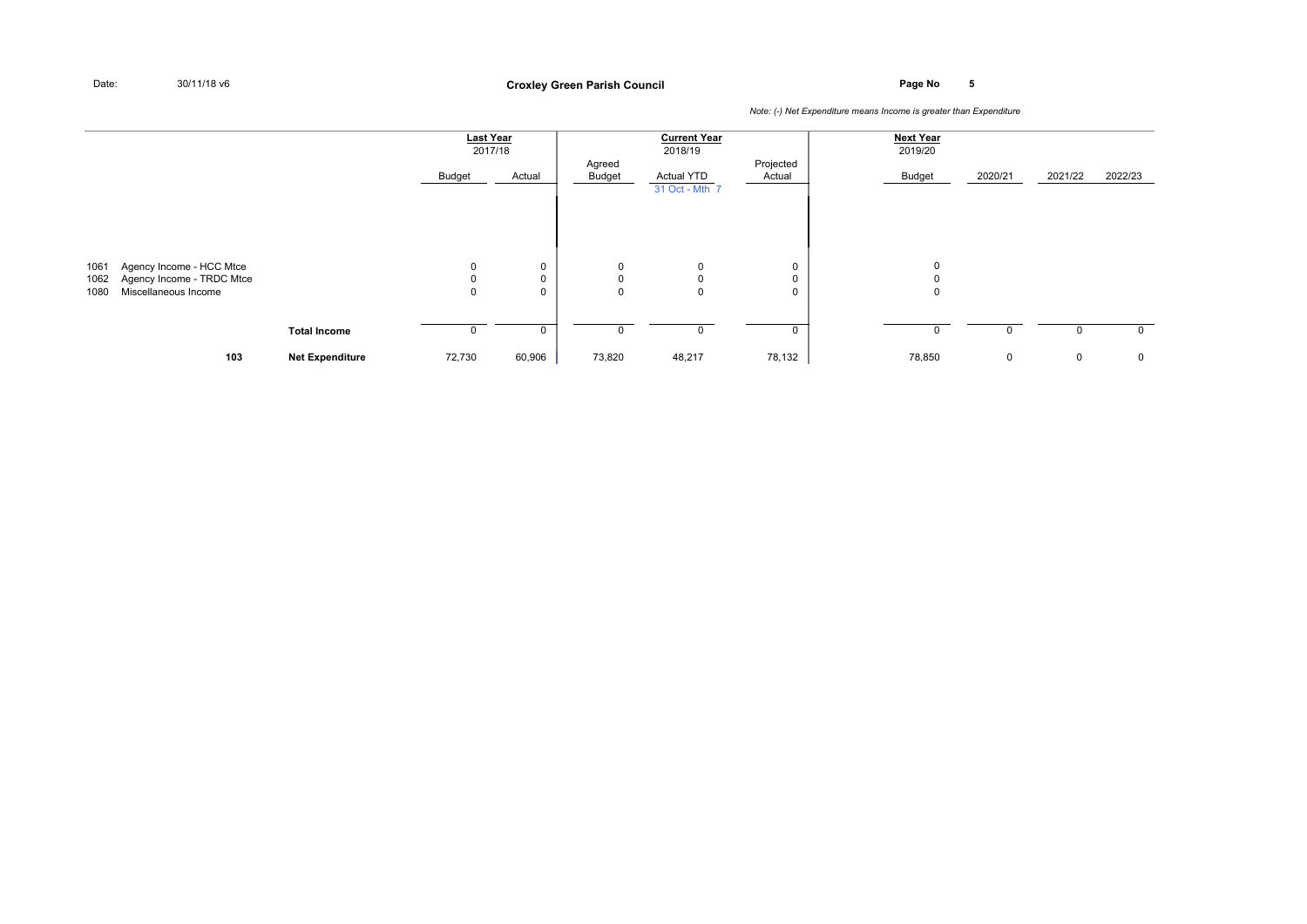**Page No <sup>6</sup> Croxley Green Parish Council**

|              |                                                          |                        | <b>Last Year</b><br>2017/18 |                |                    | <b>Current Year</b><br>2018/19 |                     | <b>Next Year</b><br>2019/20 |              |             |                |
|--------------|----------------------------------------------------------|------------------------|-----------------------------|----------------|--------------------|--------------------------------|---------------------|-----------------------------|--------------|-------------|----------------|
|              |                                                          |                        | <b>Budget</b>               | Actual         | Agreed<br>Budget   | <b>Actual YTD</b>              | Projected<br>Actual | Budget                      | 2020/21      | 2021/22     | 2022/23        |
| 107          | <b>Grants (incl S137/S145)</b>                           |                        |                             |                |                    | 31 Oct - Mth 7                 |                     |                             |              |             |                |
| 4200         | <b>Councils Charity Expenditure</b>                      |                        | 3,000                       | 0              | 3,000              | $\pmb{0}$                      | $\mathsf 0$         | 3,000                       |              |             |                |
| 4260         | Community/Village Hall Grant                             |                        | 9,699                       | 9,699          | 9,700              | 9,700                          | 9,700               | 9,700                       |              |             |                |
| 4711         | Grants:<br>S137 etc - General                            |                        | 1,500                       | 1,400          | 1,500              | 1,000                          | 2,170               | 5,000                       |              |             |                |
|              | Stained Glass Window or Doors at All Saints Church       |                        | 5,000                       | 0              | 7,000              | 7,000                          | 7,000               | $\mathbf 0$                 |              |             |                |
|              | Tfr from Reserves                                        |                        | $-5,000$                    | 0              | $-5,000$           | 0                              | $\mathbf 0$         | $\pmb{0}$                   |              |             |                |
|              | <b>OverHead Expenditure</b>                              |                        | 14,199                      | 11,099         | 16,200             | 17,700                         | 18,870              | 17,700                      | $\mathbf 0$  | $\mathbf 0$ | $\mathsf{O}$   |
| 1077<br>1200 | <b>Grants Received</b><br><b>Councils Charity Income</b> |                        | $\mathbf 0$<br>3,000        | 0<br>1,618     | $\pmb{0}$<br>3,000 | 0<br>76                        | 0                   | $\mathbf 0$<br>3,000        |              |             |                |
|              |                                                          | <b>Total Income</b>    | 3,000                       | 1,618          | 3,000              | 76                             | $\mathbf 0$         | 3,000                       | $\mathsf{O}$ | $\mathbf 0$ | $\mathsf{O}$   |
|              | 107                                                      | <b>Net Expenditure</b> | 11,199                      | 9,481          | 13,200             | 17,624                         | 18,870              | 14,700                      | $\mathbf 0$  | $\mathsf 0$ | $\mathsf 0$    |
| 150          | <b>Community/Village Hall</b>                            |                        |                             |                |                    |                                |                     |                             |              |             |                |
|              | Works                                                    |                        | $\mathbf 0$                 | 0              | $\pmb{0}$          | 0                              | 0                   | $\pmb{0}$                   | $\mathsf{O}$ | $\mathbf 0$ | $\mathbf 0$    |
|              | Tfr from Reserves                                        |                        | $\mathbf 0$                 | 0              | $\mathsf 0$        | 0                              | $\mathbf 0$         | $\mathbf 0$                 | $\mathsf{O}$ | $\mathbf 0$ | $\mathsf 0$    |
|              | <b>OverHead Expenditure</b>                              |                        | $\mathbf 0$                 | $\overline{0}$ | $\overline{0}$     | $\mathbf 0$                    | $\overline{0}$      | $\overline{0}$              | $\mathsf{O}$ | $\mathbf 0$ | $\overline{0}$ |
|              |                                                          |                        | $\mathbf 0$                 | 0              | $\mathbf 0$        | 0                              | 0                   | $\mathbf 0$                 |              |             |                |
|              |                                                          | <b>Total Income</b>    | $\mathsf 0$                 | $\mathsf 0$    | $\mathsf 0$        | $\mathbf 0$                    | $\mathbf 0$         | $\mathbf 0$                 | $\mathbf 0$  | $\mathbf 0$ | $\mathbf 0$    |
|              | 150                                                      | <b>Net Expenditure</b> | $\pmb{0}$                   | 0              | $\pmb{0}$          | 0                              | $\mathsf{O}\xspace$ | $\pmb{0}$                   | 0            | $\pmb{0}$   | $\mathbf 0$    |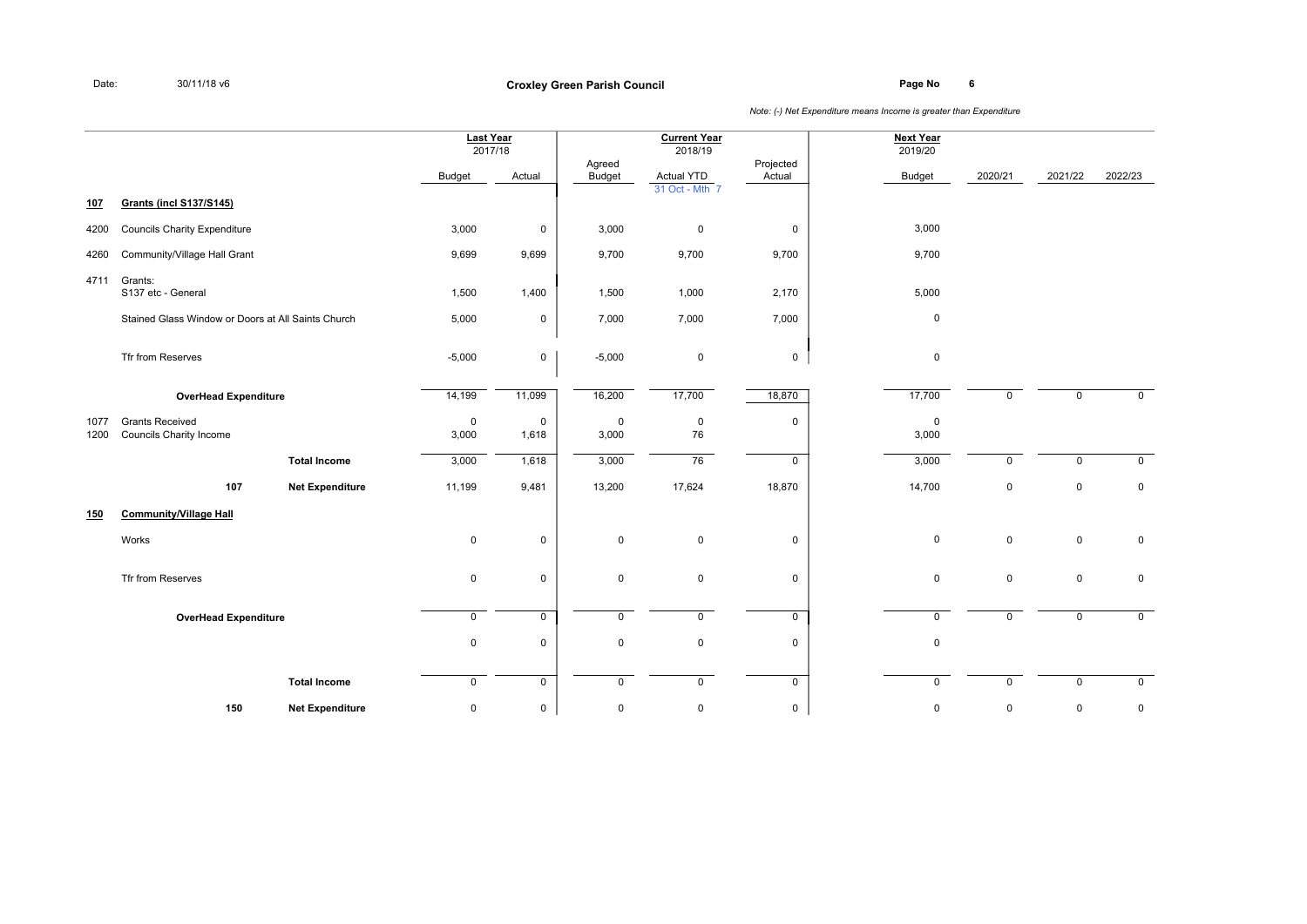**Net Expenditure**

**199**

**Page No <sup>7</sup> Croxley Green Parish Council**

**Next Year**2019/20 2017/18 2018/19 2019/20 Agreed **Projected** Budget Actual Budget Actual YTD Actual Budget Budget 2020/21 2021/22 2022/23 31 Oct - Mth <sup>7</sup> **F & A Capital & Projects** 4175 Sale of Assets 1990 and the contract of Assets 1990 and the contract of Assets 1990 and the contract of the contract of the contract of the contract of the contract of the contract of the contract of the contract of t 4823 Tfr to Vehicle Repl Fund 4.000 4,000 4,000 4,000 4,000 0 0 0 4,000 0 0 4,000 0 4,000 0 0 4,000 4824 Tfr to Equipt Repl Fund 3,000 3,000 3,000 3,000 3,000 3,000 0 3,000 0 3,000 0 3,000 0 3,150 <sup>4873</sup> Tfr from Vehicle Repl Fund <sup>0</sup> <sup>0</sup> <sup>0</sup> <sup>0</sup> <sup>0</sup> <sup>4874</sup> Tfr from Equipt Repl Fund <sup>0</sup> <sup>0</sup> <sup>0</sup> <sup>0</sup> <sup>0</sup> <sup>4904</sup> Purchase of Weston Wood <sup>0</sup> 27,396 <sup>0</sup> -12 <sup>0</sup> <sup>0</sup> <sup>4973</sup> Annual Civic Award <sup>200</sup> <sup>0</sup> <sup>50</sup> <sup>33</sup> <sup>50</sup> 4102 Purchase of logo printed table cloths the cloths the cloths of the cloths the cloths of the cloths of the cloths of the cloths of the cloths of the cloths of the cloths of the cloths of the cloths of the cloths of the <sup>4905</sup> Purchase of 3 Parish Noticeboards <sup>0</sup> <sup>0</sup> 3,000 <sup>755</sup> <sup>0</sup> <sup>0</sup> Cllr & Staff Name Badges <sup>0</sup> <sup>0</sup> <sup>0</sup> <sup>0</sup> <sup>0</sup> <sup>200</sup> <sup>50</sup> <sup>50</sup> <sup>50</sup> Kubota F3890 ride onn 0 0 0 0 4,152 4,152 4,152 4,152 4,152 4,152 4,152 4,152 4,152 4,152 4,152 4,152 4,152 4,152 4,152 4,152 4,152 4,152 4,152 4,152 4,152 4,152 4,152 4,152 4,152 4,152 4,152 4,152 4,152 4,152 4,152 4,152 4,152 4,152 4,152 4 Kubota M6060 M5 Tractor <sup>0</sup> <sup>0</sup> <sup>0</sup> <sup>0</sup> 5,016 5,016 5,016 5,016 5,016 Trimax S3 P3237 Roller Mower 0 <sup>0</sup> <sup>0</sup> <sup>0</sup> 1,248 1,248 1,248 1,248 1,248 Bateson Trailer <sup>0</sup> <sup>0</sup> <sup>0</sup> <sup>0</sup> 2,920 <sup>0</sup> <sup>0</sup> <sup>0</sup> <sup>0</sup> Hedge trimmer (Side Flail)and the contract of the contract of  $\begin{bmatrix} 0 \ 0 \end{bmatrix}$  ,  $\begin{bmatrix} 0 \ 0 \end{bmatrix}$  ,  $\begin{bmatrix} 0 \ 0 \end{bmatrix}$  ,  $\begin{bmatrix} 0 \ 0 \end{bmatrix}$  ,  $\begin{bmatrix} 0 \ 0 \end{bmatrix}$  ,  $\begin{bmatrix} 1,500 \ 1,500 \end{bmatrix}$  ,  $\begin{bmatrix} 1,500 \ 1,500 \end{bmatrix}$ Chipperrecovered to the contract of the contract of the contract of the contract of the contract of the contract of the contract of the contract of the contract of the contract of the contract of the contract of the contract of t Works vehicle (4x4)) and the contract of the contract of  $\begin{bmatrix} 0 & 0 & 0 & 0 \end{bmatrix}$  ,  $\begin{bmatrix} 0 & 0 & 0 & 0 \end{bmatrix}$  ,  $\begin{bmatrix} 0 & 0 & 0 \end{bmatrix}$ Depot Extension (Plans) $3,000$  0 0 0 0 3,000 Depot Extension <sup>0</sup> <sup>0</sup> <sup>0</sup> 15,000 15,000 New Council Officee 5,000 5,000 5,000 5,000 5,000 5,000 5,000 5,000 5,000 5,000 5,000 5,000 5,000 5,000 5,000 5,000 5,000 5,000 5,000 5,000 5,000 5,000 5,000 5,000 5,000 5,000 5,000 5,000 5,000 5,000 5,000 5,000 5,000 5,000 5,000 5,000 5,00 <sup>4963</sup> PCSO Funding 28,500 28,500 28,500 7,125 28,500 28,500 Trf from Reserves (Depot Extension Plans) -3,000 <sup>0</sup> -5,000 <sup>0</sup> <sup>0</sup> -3,000 Trf from Reserves (New Office) $\begin{array}{ccccccc}\n0 & 0 & 0 & 0 & 0 \\
0 & 0 & 0 & 0 & 0 \\
0 & 0 & 0 & 0 & 0\n\end{array}$ Trf from Reserves (Equipment) <sup>0</sup> <sup>0</sup> <sup>0</sup> <sup>0</sup> 13,241 -10,416 -11,916 -11,916 -16542 **OverHead Expendituree** 35,890 63,094 | 38,550 7,901 55,077 | 35,900 50 15,050 14,900 **<sup>199</sup> Net Expenditure** 35,890 63,094 38,550 7,901 55,077 35,900 <sup>50</sup> 15,050 14,900 <sup>1080</sup> Miscellaneous Income <sup>0</sup> <sup>0</sup> <sup>0</sup> <sup>12</sup> <sup>0</sup> <sup>0</sup> <sup>0</sup> <sup>0</sup> <sup>0</sup> 236,849 245,879 256,300 143,645 268,864 253,450 1,300 16,300 16,150 **Incomee** 291,560 288,828 <sub>|</sub> 305,230 302,400 302,431 | 309,313 10 10 10 **Last Year**Finance & Administration - **ExpenditureCurrent Year**

-54,711 -42,949 -48,930 -158,755 -33,567 -55,863 1,290 16,290 16,140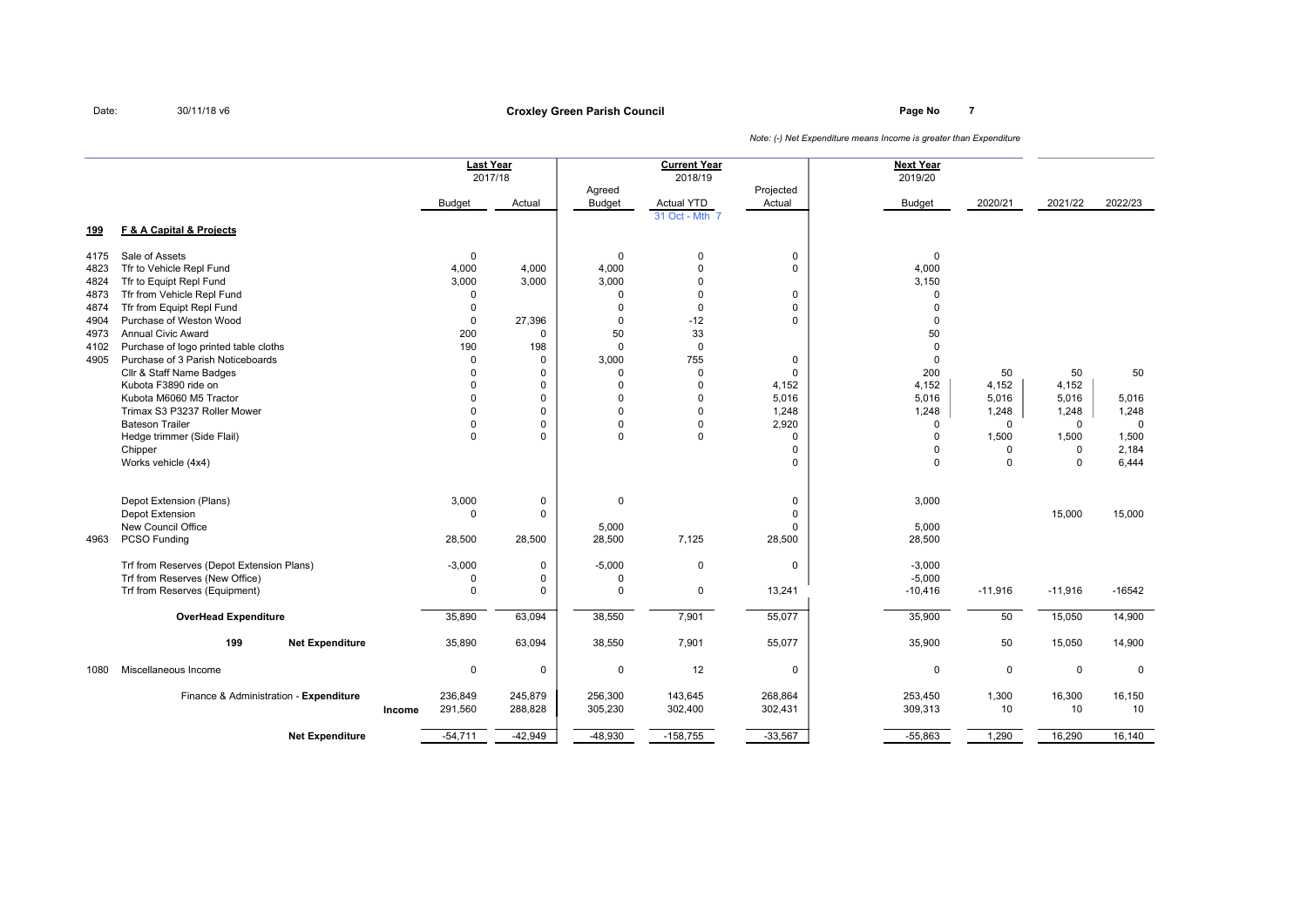**Page No <sup>8</sup> Croxley Green Parish Council**

|                                                              | Last Year<br>2017/18 |            |                     | <b>Current Year</b><br>2018/19      |                     | <b>Next Year</b><br>2019/20 |                    |                    |                     |
|--------------------------------------------------------------|----------------------|------------|---------------------|-------------------------------------|---------------------|-----------------------------|--------------------|--------------------|---------------------|
|                                                              | Budget               | Actual     | Agreed<br>Budget    | <b>Actual YTD</b><br>31 Oct - Mth 7 | Projected<br>Actual | Budget                      | 2020/21            | 2021/22            | 2022/23             |
| <b>Environment &amp; Amenity</b>                             |                      |            |                     |                                     |                     |                             |                    |                    |                     |
| <b>The Green</b><br>202                                      |                      |            |                     |                                     |                     |                             |                    |                    |                     |
| <b>Equipment Maintenance</b><br>4042                         | 0                    | 0          | $\mathbf 0$         | $\mathbf 0$                         | $\mathbf 0$         | $\mathbf 0$                 | 0                  | $\mathbf 0$        | $\mathbf 0$         |
| Fly tipping<br>4044<br>Tfr to Reserves (Fly Tipping)<br>4838 | 500<br>0             | 370<br>130 | 500<br>$\mathbf{0}$ | 272<br>0                            | 300<br>200          | 500<br>$\mathbf{0}$         | 500<br>$\mathbf 0$ | 500<br>$\mathbf 0$ | 500<br>$\mathbf{0}$ |
| <b>OverHead Expenditure</b>                                  | 500                  | 500        | 500                 | 272                                 | 500                 | 500                         | 500                | 500                | 500                 |
| 202<br><b>Net Expenditure</b>                                | 500                  | 500        | 500                 | 272                                 | 500                 | 500                         | 500                | 500                | 500                 |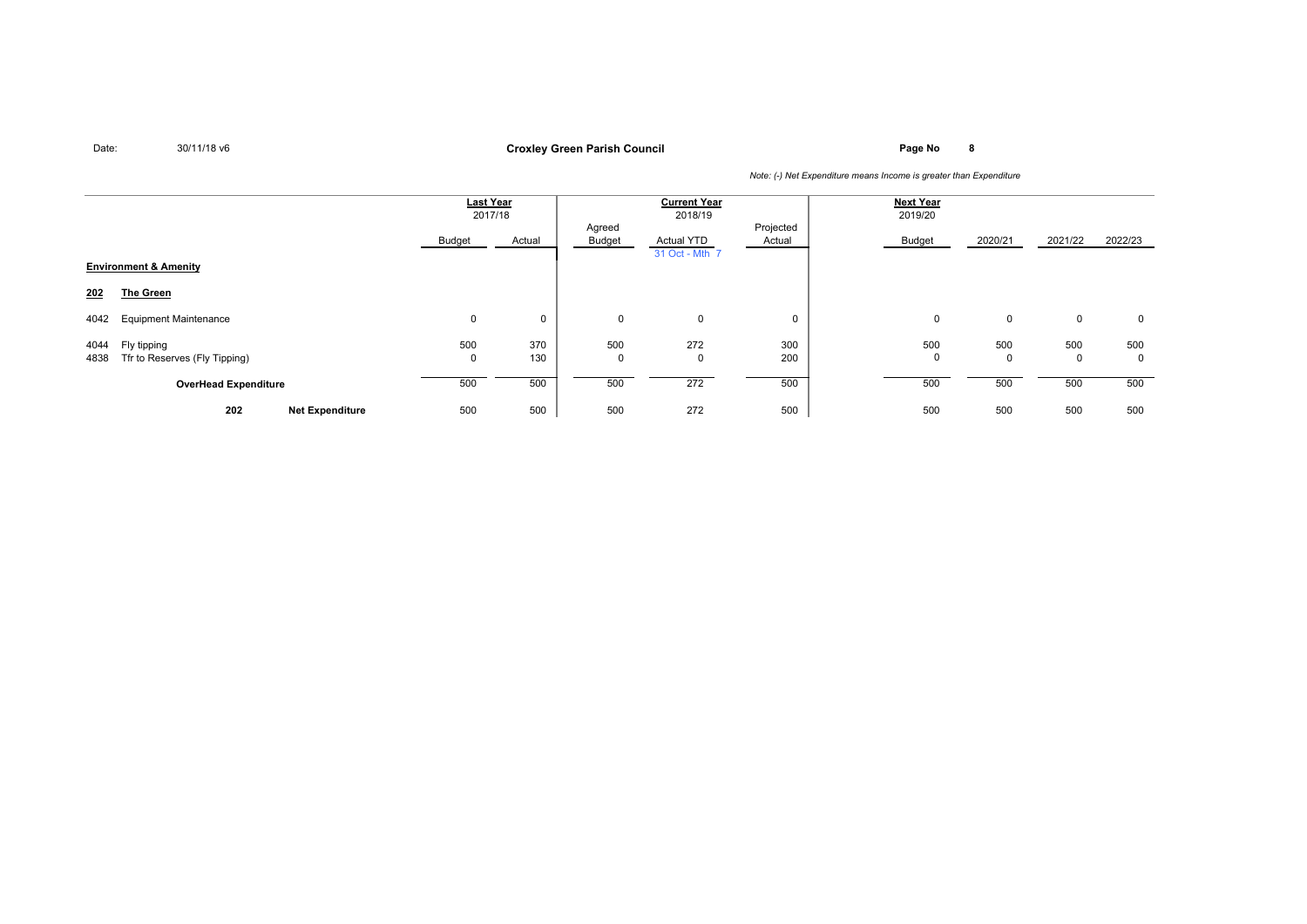|              |                                                                                             |                                                                                                |                         | <b>Last Year</b><br>2017/18 | Agreed            | <b>Current Year</b><br>2018/19 | Projected                  | <b>Next Year</b><br>2019/20     |                      |                      |                            |
|--------------|---------------------------------------------------------------------------------------------|------------------------------------------------------------------------------------------------|-------------------------|-----------------------------|-------------------|--------------------------------|----------------------------|---------------------------------|----------------------|----------------------|----------------------------|
|              |                                                                                             |                                                                                                | Budget                  | Actual                      | Budget            | Actual YTD                     | Actual                     | <b>Budget</b>                   | 2020/21              | 2021/22              | 2022/23                    |
| 203          | <b>Open Spaces &amp; Trees</b>                                                              |                                                                                                |                         |                             |                   | 31 Oct - Mth 7                 |                            |                                 |                      |                      |                            |
| 4037<br>4038 | Grounds Maintenance<br>Maintenance Contracts                                                |                                                                                                | $\mathbf 0$<br>$\Omega$ | $\mathbf 0$<br>$\Omega$     | 0<br>$\Omega$     | $\mathbf 0$<br>$\Omega$        | 0<br>$\Omega$              | 0<br>$\Omega$                   | $\Omega$<br>$\Omega$ | $\Omega$<br>$\Omega$ | $\mathbf 0$<br>$\mathbf 0$ |
| 4048<br>4056 | Plants, Shrubs & Trees - General<br>Street Trees (moved from P&D ex 301 Nov 2018)           |                                                                                                | 500<br>exP&D(301)       | $\Omega$<br>exP&D(301)      | 500<br>exP&D(301) | $\Omega$<br>$\Omega$           | $\Omega$<br>$\Omega$       | 500<br>2,000                    | 500<br>2,000         | 500<br>2,000         | 500                        |
| 4049         | Dog Hygiene                                                                                 |                                                                                                | 14,000                  | 14,079                      | 14,000            | 8,297                          | 14,223                     | 15,000                          |                      |                      |                            |
|              | - Disposal<br>- Bags                                                                        | - Bin Replacements (Age/Vandalism)<br>£6,970<br>$\rightarrow$ At mth 7<br>£1,362<br>> At mth 7 |                         |                             | 760               |                                |                            | 760                             |                      |                      |                            |
| 4052         | Purchase of 4x dogs Waste bin dispensers                                                    |                                                                                                | 591                     | $\mathbf 0$                 | $\mathbf 0$       | $\mathbf 0$                    |                            | $\mathbf 0$                     |                      |                      |                            |
| 4699         | Stones Orchard Fund                                                                         | - Hedging*                                                                                     | 1,500                   | 0                           | 1,500             | $\mathbf 0$                    | 0                          | to General                      | 500                  |                      |                            |
|              | (*moved to General provision)                                                               | - Hedge Consult*                                                                               | 0                       | $\Omega$                    | 0                 | $\Omega$                       | $\Omega$                   | O                               |                      |                      |                            |
|              |                                                                                             | - Trees*<br>- Projects*<br>General                                                             | $\Omega$<br>1,000       | $\mathbf 0$<br>$\Omega$     | $\Omega$<br>1,000 | $\mathbf{0}$<br>$\Omega$       | $\mathbf 0$<br>$\Omega$    | $\Omega$<br>to General<br>2.500 | 1,000                | 1,000                | 1,000                      |
|              | From Reserves to Stones Orchard Fund (ex Projects)                                          |                                                                                                | $-1.000$                | $\mathbf 0$                 | $-1.000$          | 0                              | $\mathbf 0$                | $-1,000$                        |                      |                      |                            |
|              | From Reserves (ex Plants. Shrubs & Trees - General 2014)<br>From Reserves (ex Hedging 2014) |                                                                                                | $-500$<br>$-1000$       | $\mathbf 0$<br>$\mathbf 0$  | $-500$<br>$-1000$ | $\mathbf 0$<br>$\Omega$        | $\mathbf 0$<br>$\mathbf 0$ | $-500$<br>$-1,000$              | $-1000$              | $-1000$              |                            |
|              | <b>OverHead Expenditure</b>                                                                 |                                                                                                | 15,091                  | 14,079                      | 15,260            | 8,297                          | 14,223                     | 18,260                          | 3,000                | 2,500                | 1,500                      |
| 1077<br>1084 | <b>Grants Received</b><br>Dog Bag Donations                                                 |                                                                                                | $\mathbf 0$<br>200      | $\mathbf 0$                 | 0<br>200          | $\mathbf 0$<br>$\mathbf{0}$    | $\mathbf 0$<br>200         | $\mathbf 0$<br>200              | $\mathbf 0$          | $\mathbf 0$          | $\Omega$                   |
|              |                                                                                             | <b>Total Income</b>                                                                            | 200                     | $\Omega$                    | 200               | $\Omega$                       | 200                        | 200                             | $\Omega$             | $\Omega$             | $\Omega$                   |
|              | 203                                                                                         | <b>Net Expenditure</b>                                                                         | 14,891                  | 14,079                      | 15,060            | 8,297                          | 14,023                     | 18,060                          | 3,000                | 2,500                | 1,500                      |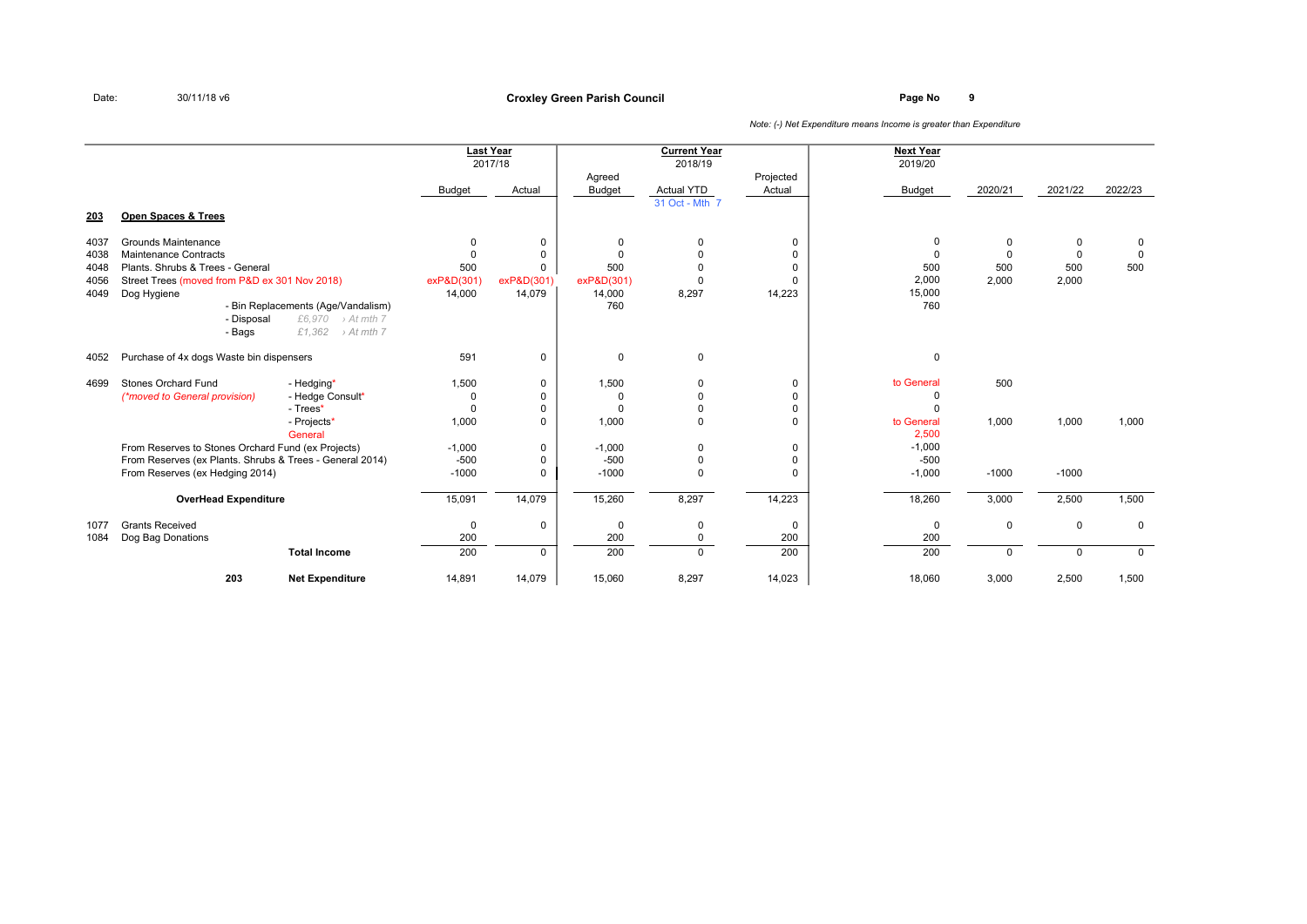**Page No <sup>10</sup> Croxley Green Parish Council**

|            |                                                   | <b>Last Year</b><br>2017/18 |                  |                         | <b>Current Year</b><br>2018/19 |                     | <b>Next Year</b><br>2019/20 |             |             |             |
|------------|---------------------------------------------------|-----------------------------|------------------|-------------------------|--------------------------------|---------------------|-----------------------------|-------------|-------------|-------------|
|            |                                                   | <b>Budget</b>               | Actual           | Agreed<br><b>Budget</b> | <b>Actual YTD</b>              | Projected<br>Actual | <b>Budget</b>               | 2020/21     | 2021/22     | 2022/23     |
| <u>211</u> | <b>Events/Projects</b>                            |                             |                  |                         | 31 Oct - Mth 7                 |                     |                             |             |             |             |
| 4601       | Xmas Lighting Competition                         | 250                         | 230              | 250                     | $\mathbf 0$                    | 50                  | 250                         |             |             |             |
| 4602       | Quiz Night                                        | 250                         | 0                | 250                     | $\mathsf 0$                    | 250                 | 250                         |             |             |             |
| 4604       | Campaigns & Comps.                                | $\Omega$                    | $\mathbf 0$      | $\mathbf 0$             | $\Omega$                       | $\mathbf 0$         | $\mathbf 0$                 |             |             |             |
| 4605       | Christmas Lights                                  | 8,500                       | 8,889            | 8,800                   | 4,250                          | 8,800               | 9,000                       |             |             |             |
| 4610       | Fireworks on Green                                | 5,000                       | 768              | 5,000                   | 4,547                          | 4,500               | 5,000                       |             |             |             |
| 4611       | Senior Citizens Seaside/Outing                    | 1,200                       | 1,240            | 1,300                   | 1,160                          | 1,160               | 1,300                       | 1,300       | 1,300       |             |
| 4615       | Library Xmas Tree (External)                      | 550                         | $\mathbf 0$      | 570                     | $\mathbf 0$                    | 570                 | 580                         |             |             |             |
| 4617       | Wassail                                           | 50                          | 51               | 100                     | $\mathbf 0$                    | 100                 | 100                         | 50          | 50          |             |
| 4618       | Dog Show                                          | 50                          | 0                | 100                     | 97                             | 100                 | 100                         | 50          | 50          |             |
| 4619       | Local Travel Map                                  | 1,000                       | 0                | 1,000                   | $\mathbf 0$                    | 0                   | 1,000                       |             |             |             |
| 4620       | <b>Bird Boxes</b>                                 | 150                         | 87               | $\mathbf 0$             | 0                              | 0                   | $\mathbf 0$                 | 150         | 150         |             |
| 4621       | Ponds                                             | $\mathbf 0$                 | 680              | $\mathbf{0}$            | 0                              | 0                   | $\mathbf 0$                 |             |             |             |
| 4623       | Remembrance Day -Brass Band                       | 300<br>250                  | 300              | 300                     | $\Omega$<br>$\Omega$           | 300                 | 300<br>250                  | 250         | 250         |             |
| 4622       | Poppies on The Green<br><b>Bird Box Camera</b>    | 100                         | 250<br>$\Omega$  | 250<br>$\mathbf 0$      | $\Omega$                       | 250<br>$\mathbf 0$  | $\mathbf 0$                 | 150         |             |             |
|            | Infant School Sun Flower Comp                     | $\Omega$                    |                  | 300                     | $\Omega$                       |                     | 350                         |             |             |             |
|            | Micro-habitats                                    | $\Omega$                    | 0<br>$\mathbf 0$ | 500                     | $\mathbf 0$                    | 0<br>$\mathbf 0$    | 500                         |             |             |             |
|            | Promotional materials etc                         | $\Omega$                    | $\mathbf 0$      | 600                     | 148                            | 150                 | 250                         |             |             |             |
|            | Allotment for Preschool children                  | $\Omega$                    | $\mathbf 0$      | 1,000                   | 107                            | 1,000               | 1,000                       |             |             |             |
|            | <b>Bat Boxes</b>                                  | $\Omega$                    | $\mathbf 0$      | 500                     | $\mathbf 0$                    | $\mathbf 0$         | 500                         | 100         | 100         |             |
|            | Easter Egg Hunt (Stones Orchard)                  | $\Omega$                    | 190              | 250                     | $\mathbf{0}$                   | 0                   | 250                         |             |             |             |
| 4046       | Purchase of 2 printed table cloths                | $\Omega$                    | $\mathbf 0$      | $\mathbf 0$             | $\Omega$                       | $\mathbf 0$         | 248                         |             |             |             |
|            | Tfr from Rerserves (Micro-habitats)               | $\Omega$                    | 0                | $\mathbf 0$             | $\mathbf{0}$                   | 0                   | $-500$                      |             |             |             |
|            | Tfr from Rerserves (Bat Boxes)                    | $\Omega$                    | $\mathbf 0$      | $\mathbf 0$             | $\mathbf 0$                    | 0                   | $-500$                      |             |             |             |
|            | Tfr from Reserves (Infant School Sun Flower Comp) |                             |                  |                         |                                |                     | $-125$                      |             |             |             |
| 4878       | Tfr from Reserves (Local Travel Map)              | $-1,000$                    | 0                | $-1,000$                | 0                              | $\mathbf 0$         | $-1,000$                    |             |             |             |
|            | Tfr from Reserves (Great Pram Race)               | $-500$                      | $\mathbf 0$      | 0                       | $\mathbf 0$                    |                     | $\mathbf 0$                 |             |             |             |
|            | <b>OverHead Expenditure</b>                       | 16,150                      | 12,685           | 20,070                  | 10,309                         | 17,230              | 19,103                      | 2,050       | 1,900       | $\mathbf 0$ |
| 1077       | <b>Grants and Donatons Received</b>               | $\Omega$                    | 0                | $\mathbf{0}$            | 0                              | 0                   | $\mathbf 0$                 |             |             |             |
|            | 1078(2! Flowers for Croxley Income                | $\Omega$                    | $\mathbf 0$      | $\mathbf 0$             | $\mathbf 0$                    | $\mathbf 0$         | $\mathbf 0$                 | 0           | $\mathbf 0$ | $\mathbf 0$ |
|            | 1079(2! Play Area Income                          | $\Omega$                    | 0                | $\mathbf{0}$            | $\mathbf{0}$                   | 0                   | $\mathbf 0$                 |             |             |             |
|            | 1080(2! Miscellaneous Income                      | $\Omega$                    | $\mathbf 0$      | $\Omega$                | $\mathbf{0}$                   | 0                   | $\pmb{0}$                   |             |             |             |
|            | <b>Total Income</b>                               | $\mathbf 0$                 | $\mathbf 0$      | $\mathbf 0$             | $\mathbf 0$                    | $\mathbf 0$         | $\mathbf 0$                 | $\mathbf 0$ | $\mathbf 0$ | $\mathbf 0$ |
|            | 211<br><b>Net Expenditure</b>                     | 16,150                      | 12,685           | 20,070                  | 10,309                         | 17,230              | 19,103                      | 2,050       | 1,900       | 0           |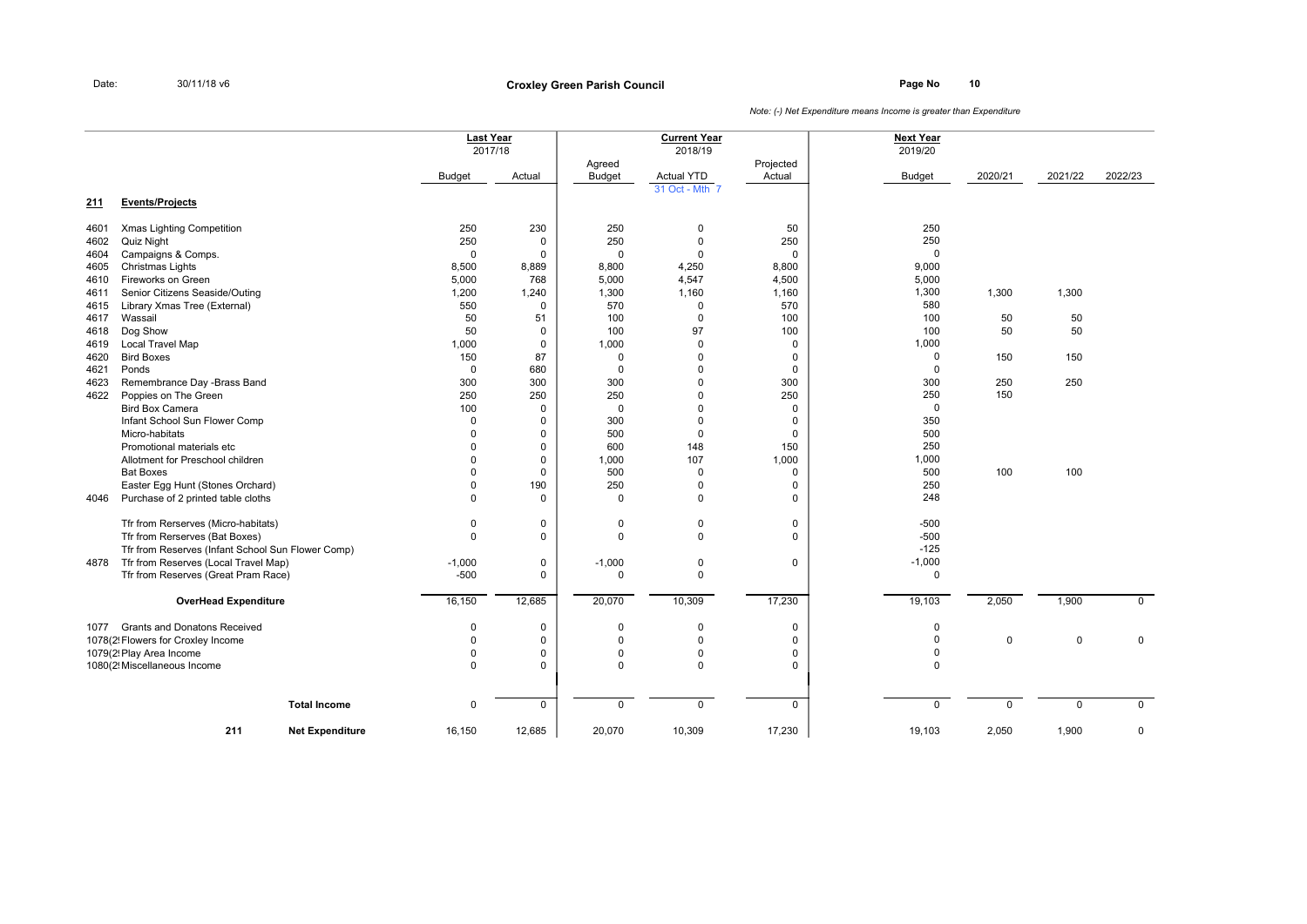**Page No <sup>11</sup> Croxley Green Parish Council**

|                      |                                                                      | <b>Last Year</b><br>2017/18 |                           |                                    | <b>Current Year</b><br>2018/19      |                        | <b>Next Year</b><br>2019/20 |              |              |             |
|----------------------|----------------------------------------------------------------------|-----------------------------|---------------------------|------------------------------------|-------------------------------------|------------------------|-----------------------------|--------------|--------------|-------------|
|                      |                                                                      | Budget                      | Actual                    | Agreed<br>Budget                   | <b>Actual YTD</b><br>31 Oct - Mth 7 | Projected<br>Actual    | Budget                      | 2020/21      | 2021/22      | 2022/23     |
| 221                  | <b>MSC</b>                                                           |                             |                           |                                    |                                     |                        |                             |              |              |             |
| 4042<br>4830<br>4880 | <b>Equipment Maintenance</b><br>Tfr to MSC Fund<br>Tfr from MSC Fund | 1000<br>$\Omega$            | 1,000<br>0<br>$\mathbf 0$ | 1000<br>$\mathbf 0$<br>$\mathbf 0$ | 0<br>0<br>0                         | 1,000<br>$\Omega$<br>0 | 1,000<br>$\mathbf{0}$       |              |              |             |
|                      | <b>OverHead Expenditure</b>                                          | 1,000                       | 1,000                     | 1,000                              | 0                                   | 1,000                  | 1,000                       | $\Omega$     |              | $\mathbf 0$ |
| 1063                 | MSC 2/3 TRDC Contribution to Repairs                                 | 0                           | 0                         | $\mathbf 0$                        | 0                                   | 0                      | 0                           | $\mathbf{0}$ | $\mathbf 0$  | $\mathbf 0$ |
|                      | 221<br><b>Net Expenditure</b>                                        | 1,000                       | 1,000                     | 1,000                              | 0                                   | 1,000                  | 1,000                       | 0            | $\mathbf{0}$ | 0           |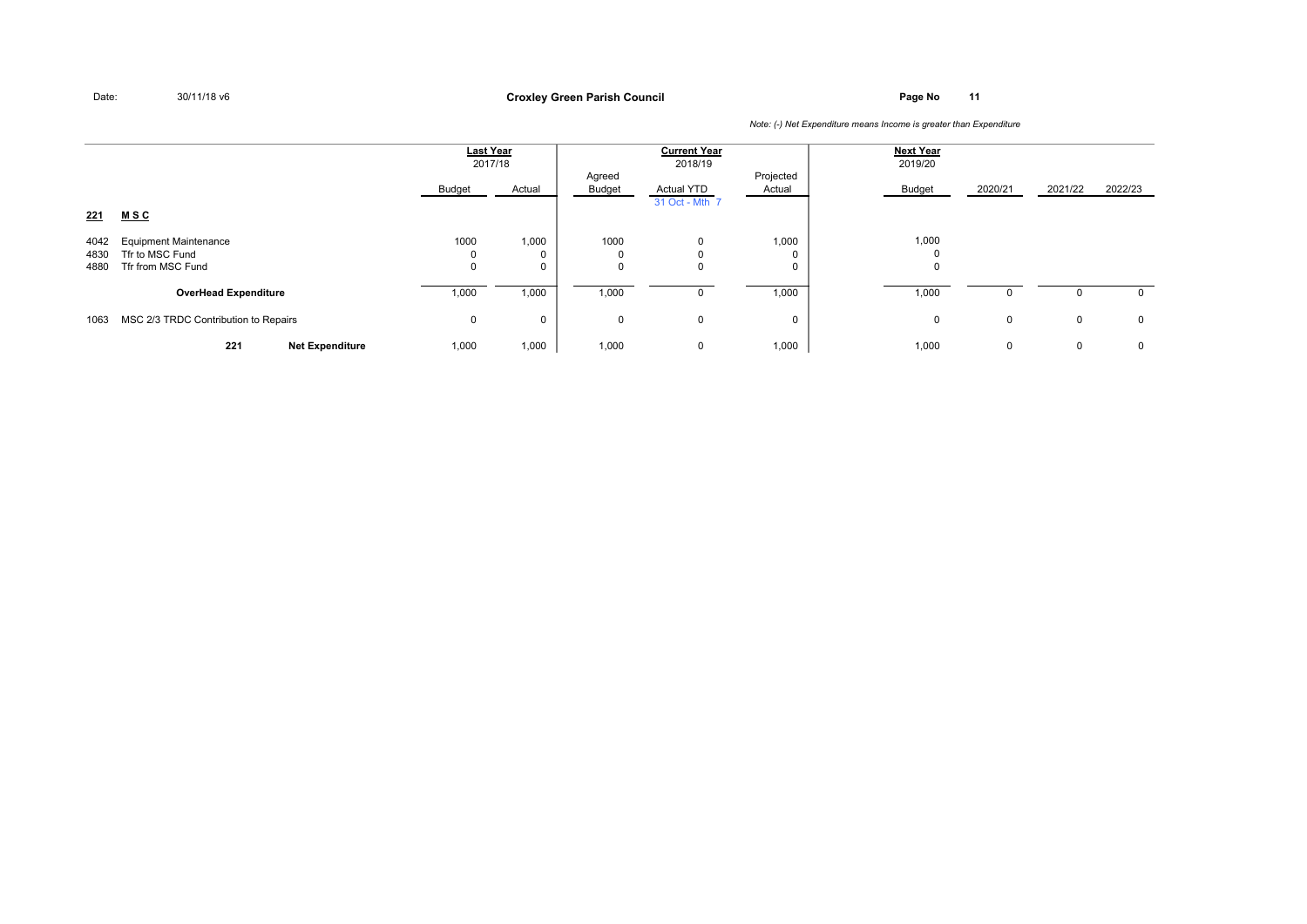**Page No <sup>12</sup> Croxley Green Parish Council**

|      |                                                |        | <b>Last Year</b> | 2017/18     |                         | <b>Current Year</b><br>2018/19 |                     | <b>Next Year</b><br>2019/20 |             |             |          |
|------|------------------------------------------------|--------|------------------|-------------|-------------------------|--------------------------------|---------------------|-----------------------------|-------------|-------------|----------|
|      |                                                |        | <b>Budget</b>    | Actual      | Agreed<br><b>Budget</b> | Actual YTD                     | Projected<br>Actual | <b>Budget</b>               | 2020/21     | 2021/22     | 2022/23  |
| 299  | E & A Capital & Projects                       |        |                  |             |                         | 31 Oct - Mth 7                 |                     |                             |             |             |          |
|      |                                                |        |                  |             |                         |                                |                     |                             |             |             |          |
| 4932 | <b>War Memorial</b>                            |        | 200              | 0           | 200                     | 120                            | 206                 | 200                         |             |             |          |
| 4934 | Flowers 4 Croxley                              |        | $\mathbf 0$      | 436         | 500                     | 72                             | 500                 | 500                         | 500         | 500         | 500      |
| 4935 | Project - Village Signs                        |        | 0                | $\mathbf 0$ | $\mathbf{0}$            | $\mathbf 0$                    | 0                   | $\Omega$                    |             |             |          |
| 4936 | <b>School Gardening Clubs</b>                  |        | $\mathbf 0$      | $\mathbf 0$ | $\Omega$                | $\Omega$                       | $\mathbf 0$         |                             |             |             |          |
| 4937 | Development of Play Areas                      |        | $\Omega$         | $\mathbf 0$ | $\Omega$                | $\Omega$                       | 0                   |                             |             |             |          |
| 4938 | Brown Bin Caddy Liners                         |        | 650              | $\mathbf 0$ | $\Omega$                | 0                              | 0                   |                             |             |             |          |
| 4970 | Stop Parking on Green Initiative               |        | $\mathbf 0$      | $\mathbf 0$ | $\Omega$                | $\Omega$                       | 0                   | $\Omega$                    |             |             |          |
| 4961 | Commemorative Plaques on oak trees             |        | 1,460            | $\mathbf 0$ | 1,460                   | $\Omega$                       | $\mathbf 0$         | 1,460                       |             |             |          |
| 4969 | Canal Adoption Scheme/Towing Path works        |        | 400              | $\mathbf 0$ | 400                     | $\Omega$                       | 0                   | 400                         | 400         | 400         |          |
| 4940 | <b>Local Market</b>                            |        | 300              | 316         | 300                     | $\Omega$                       | 300                 | 300                         | 300         | 300         |          |
| 4933 | Information Board - Stones Orchard             |        | 1,000            | $\mathbf 0$ | 1.000                   | $\Omega$                       | $\mathbf 0$         | 1,000                       |             |             |          |
| 4975 | Defribrillators - new                          |        | 4,270            | 3,826       | 1,500                   | $\mathbf 0$                    | 0                   | $\mathbf 0$                 |             |             |          |
| 4976 | Defribrillators - Maintenance                  |        | 500              | 921         | 500                     | 1,307                          | 1,307               | 500                         | 500         | 500         |          |
|      | <b>Youth Project</b>                           |        | 5,000            | $\mathbf 0$ | 5,000                   | $\Omega$                       | 0                   | 5,000                       |             |             |          |
|      | <b>Beautification of Croxley</b>               |        | $\Omega$         | $\mathbf 0$ | 500                     | $\Omega$                       | 2,450               | 4,900                       |             |             |          |
|      | Feasibility study into toilets for public use  |        | $\mathbf 0$      | $\mathbf 0$ | $\mathbf 0$             | 0                              | $\mathbf 0$         | 3,500                       | 3,500       | 3,500       |          |
|      | <b>Wildlife Walks</b>                          |        | $\Omega$         | $\mathbf 0$ | $\mathbf 0$             | $\mathbf 0$                    | $\mathbf 0$         | 1,000                       | 500         | 500         |          |
|      | Transfer from Reserves (ex Youth project)      |        | $\mathbf 0$      | $\mathbf 0$ | $-5,000$                | 0                              | $\mathbf 0$         | $-5,000$                    |             |             |          |
|      | Transfer from Reserves (ex War memorial 2016)  |        | $-200$           | $\pmb{0}$   | $-200$                  | $\Omega$                       | $\mathbf 0$         | $-200$                      |             |             |          |
|      | Transfer from Reserves ex towpath              |        | $-300$           | $\mathbf 0$ | $-400$                  | $\mathbf 0$                    | $\mathbf 0$         | $-400$                      |             |             |          |
|      | Transfer from Reserves (ex tree plaques)       |        | $-1,460$         | $\mathbf 0$ | $-1,460$                | $\Omega$                       | 0                   | $-1,460$                    |             |             |          |
|      | Transfer from Reserves (ex Info Board 2005/06) |        | $-1,000$         | $\mathbf 0$ | $-1,000$                | $\mathbf 0$                    | $\mathbf 0$         | $-1,000$                    |             |             |          |
|      | <b>OverHead Expenditure</b>                    |        | 10,820           | 5,499       | 3,300                   | 1,499                          | 4,763               | 10,700                      | 5,700       | 5,700       | 500      |
|      | 299<br><b>Net Expenditure</b>                  |        | 10,820           | 5,499       | 3,300                   | 1,499                          | 4,763               | 10,700                      | 5,700       | 5,700       | 500      |
| 1077 | <b>Grants and Donatons Received</b>            |        | $\mathbf 0$      | 1,500       | $\mathbf 0$             | 0                              | 0                   | $\mathbf 0$                 | $\mathbf 0$ | $\mathbf 0$ |          |
| 1082 | <b>Brown Bin Caddy Liners</b>                  |        | 800              | 550         | $\Omega$                | $\Omega$                       | $\Omega$            | $\Omega$                    |             |             |          |
|      |                                                |        |                  |             |                         |                                | 37,716              |                             |             |             |          |
|      | <b>Environment &amp; Amenity - Expenditure</b> |        | 43,561           | 33,763      | 40,130                  | 20,377                         |                     | 49,563                      | 11,250      | 10,600      | 2,500    |
|      |                                                | Income | 1,000            | 2,050       | 200                     | $\mathbf 0$                    | 200                 | 200                         | $\mathbf 0$ | $\Omega$    | $\Omega$ |
|      | <b>Net Expenditure</b>                         |        | 42,561           | 31,713      | 39,930                  | 20,377                         | 37,516              | 49,363                      | 11,250      | 10,600      | 2,500    |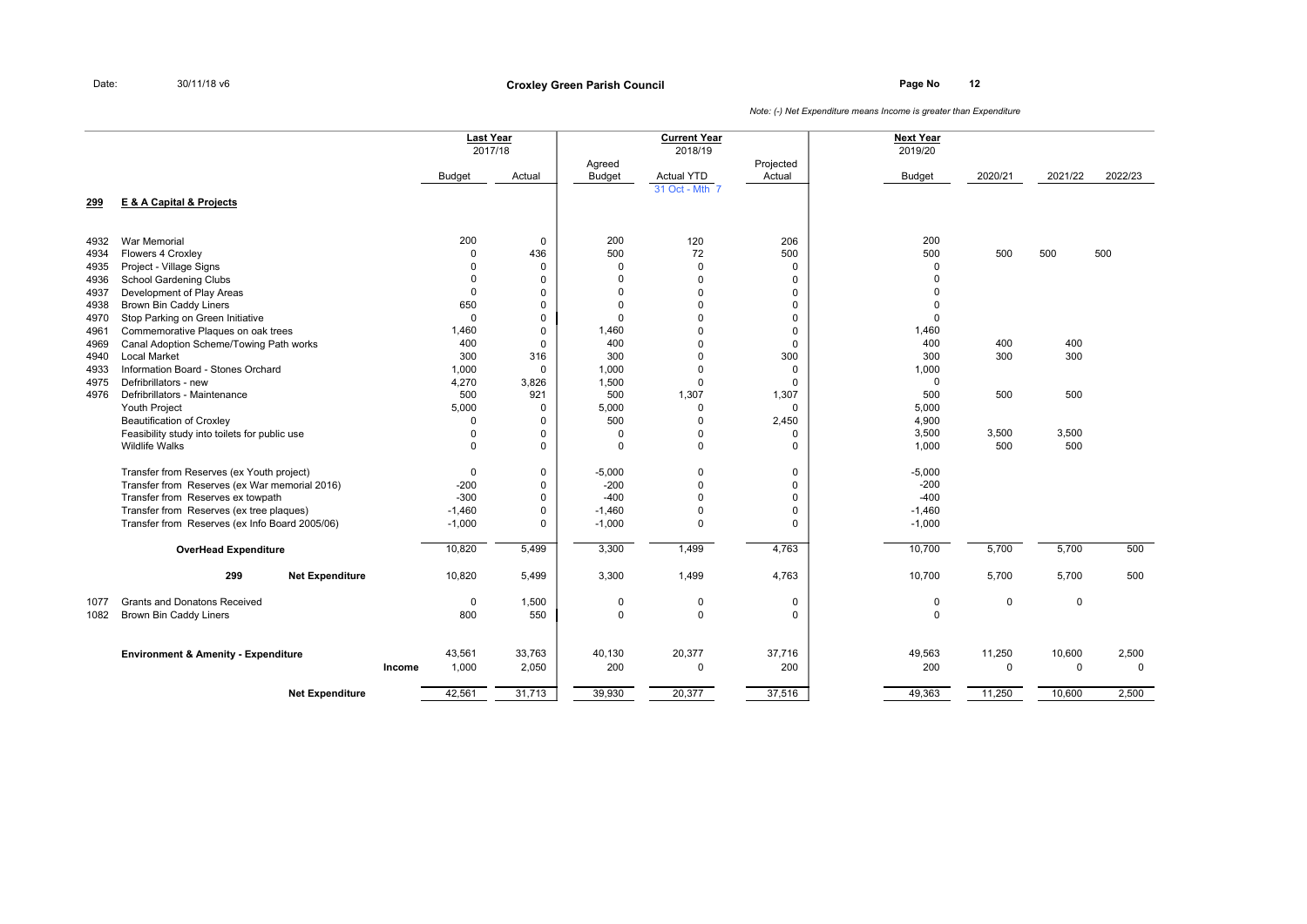**Page No <sup>13</sup> Croxley Green Parish Council**

|      |                                            | Last Year     |             |          | <b>Current Year</b> |             | <b>Next Year</b> |         |         |              |
|------|--------------------------------------------|---------------|-------------|----------|---------------------|-------------|------------------|---------|---------|--------------|
|      |                                            | 2017/18       |             |          | 2018/19             |             | 2019/20          |         |         |              |
|      |                                            |               |             | Agreed   |                     | Projected   |                  |         |         |              |
|      |                                            | <b>Budget</b> | Actual      | Budget   | Actual YTD          | Actual      | <b>Budget</b>    | 2020/21 | 2021/22 | 2022/23      |
|      |                                            |               |             |          | 31 Oct - Mth 7      |             |                  |         |         |              |
|      | <b>Planning &amp; Development</b>          |               |             |          |                     |             |                  |         |         |              |
| 301  | Roads & Street Furniture                   |               |             |          |                     |             |                  |         |         |              |
| 4042 | <b>Equipment Maintenance</b>               |               | $\mathbf 0$ |          | 0                   | 0           | $\Omega$         |         |         |              |
| 4043 | Salt Bins/Salt                             | 500           | $\Omega$    | 500      | $\Omega$            | $\mathbf 0$ | 500              |         |         |              |
| 4047 | Footpath Maintenance                       | 1,000         |             | 1,000    |                     | $\mathbf 0$ | 1,000            |         |         |              |
| 4050 | <b>Bus Shelters</b>                        | 100           |             | 100      | $\Omega$            | $\Omega$    | 100              |         |         |              |
| 4056 | Street Trees (moved to E&A 203 Nov 2018)   | 2,000         | 1,500       | 2,000    | 0                   | 0           | toE&A (203)      | 2,000   | 2,000   |              |
|      |                                            |               |             |          |                     |             | $\Omega$         |         |         |              |
|      | CMS Grant for Footpath Maint               | $-1,000$      | 0           | $-1,000$ | $\mathbf 0$         | $\mathbf 0$ | $-1,000$         |         |         |              |
|      | Tfr from Reserves (ex Salt Bins/Salt 2017) | $-500$        | $\mathbf 0$ | $-500$   | 0                   | $\mathbf 0$ | $-500$           |         |         |              |
|      | Tfr from Reserves ex Equipment Maint       |               | $\Omega$    |          | $\Omega$            | $\Omega$    | $\Omega$         |         |         |              |
|      | From Reserves (ex Street Trees -2017)      | $-2,000$      | $\mathbf 0$ | $-2,000$ | $\Omega$            | $\Omega$    | $-2,000$         |         |         |              |
|      |                                            |               |             |          |                     |             |                  |         |         |              |
|      | <b>OverHead Expenditure</b>                | 100           | 1,500       | 100      | 0                   | $\mathbf 0$ | $-1,900$         | 2,000   | 2,000   | $\mathbf{0}$ |
|      | 301<br><b>Net Expenditure</b>              | 100           | 1,500       | 100      | 0                   | 0           | $-1,900$         | 2,000   | 2,000   | 0            |
|      |                                            |               |             |          |                     |             |                  |         |         |              |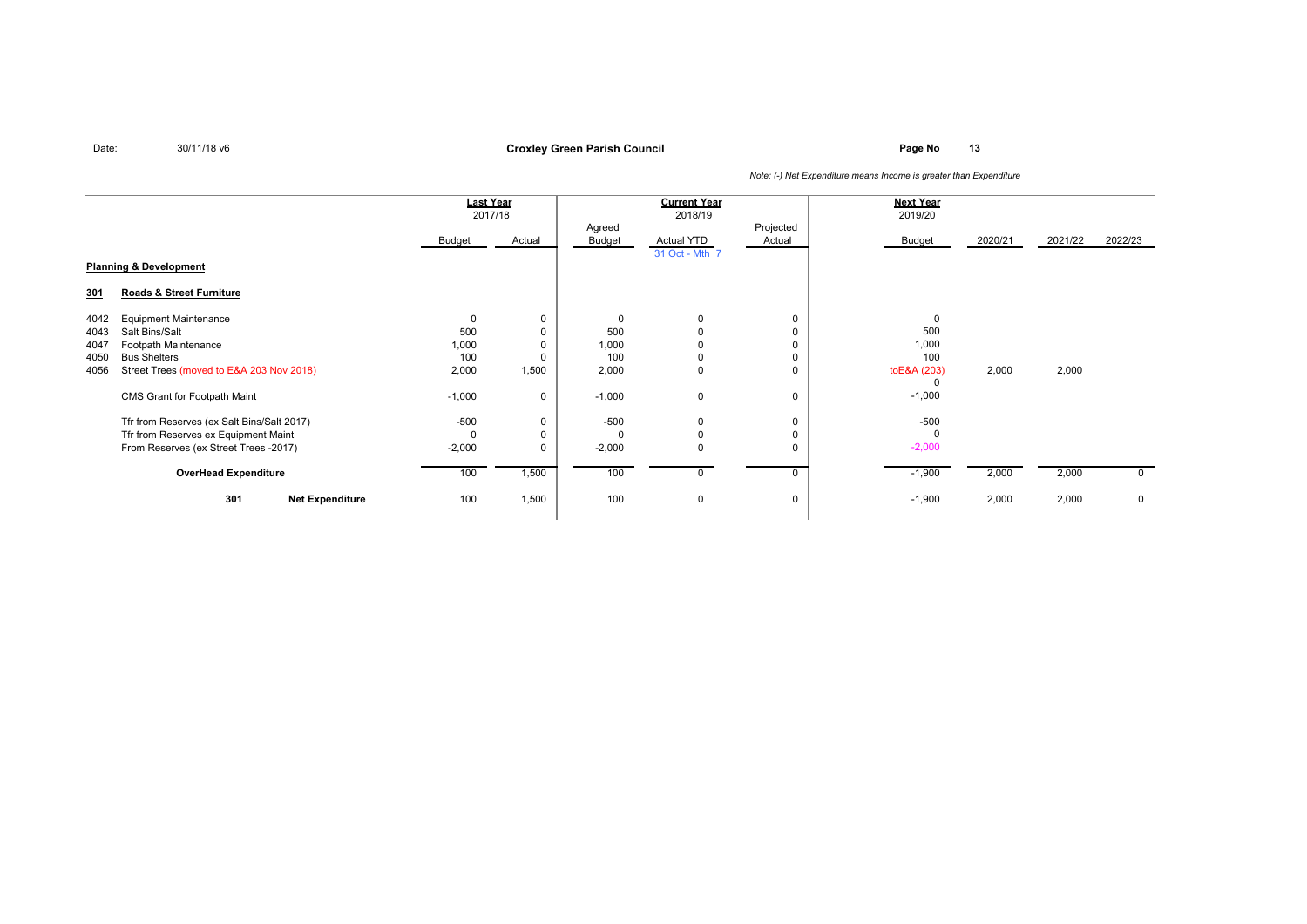**Page No <sup>14</sup> Croxley Green Parish Council**

|      |                               | Last Year<br>2017/18 |        | <b>Current Year</b><br>2018/19 |                                     |                     | Next Year<br>2019/20 |         |         |         |
|------|-------------------------------|----------------------|--------|--------------------------------|-------------------------------------|---------------------|----------------------|---------|---------|---------|
|      |                               | <b>Budget</b>        | Actual | Agreed<br><b>Budget</b>        | <b>Actual YTD</b><br>31 Oct - Mth 7 | Projected<br>Actual | Budget               | 2020/21 | 2021/22 | 2022/23 |
| 302  | <b>Community Bus</b>          |                      |        |                                |                                     |                     |                      |         |         |         |
| 4702 | <b>Community Bus</b>          | 6,900                | 6,760  | 6,900                          | 4,225                               | 6,900               | 6,900                | 6,900   | 6,900   | 6,900   |
|      | <b>OverHead Expenditure</b>   | 6,900                | 6,760  | 6,900                          | 4,225                               | 6,900               | 6,900                | 6,900   | 6,900   | 6,900   |
|      | 302<br><b>Net Expenditure</b> | 6,900                | 6,760  | 6,900                          | 4,225                               | 6,900               | 6,900                | 6,900   | 6,900   | 6,900   |